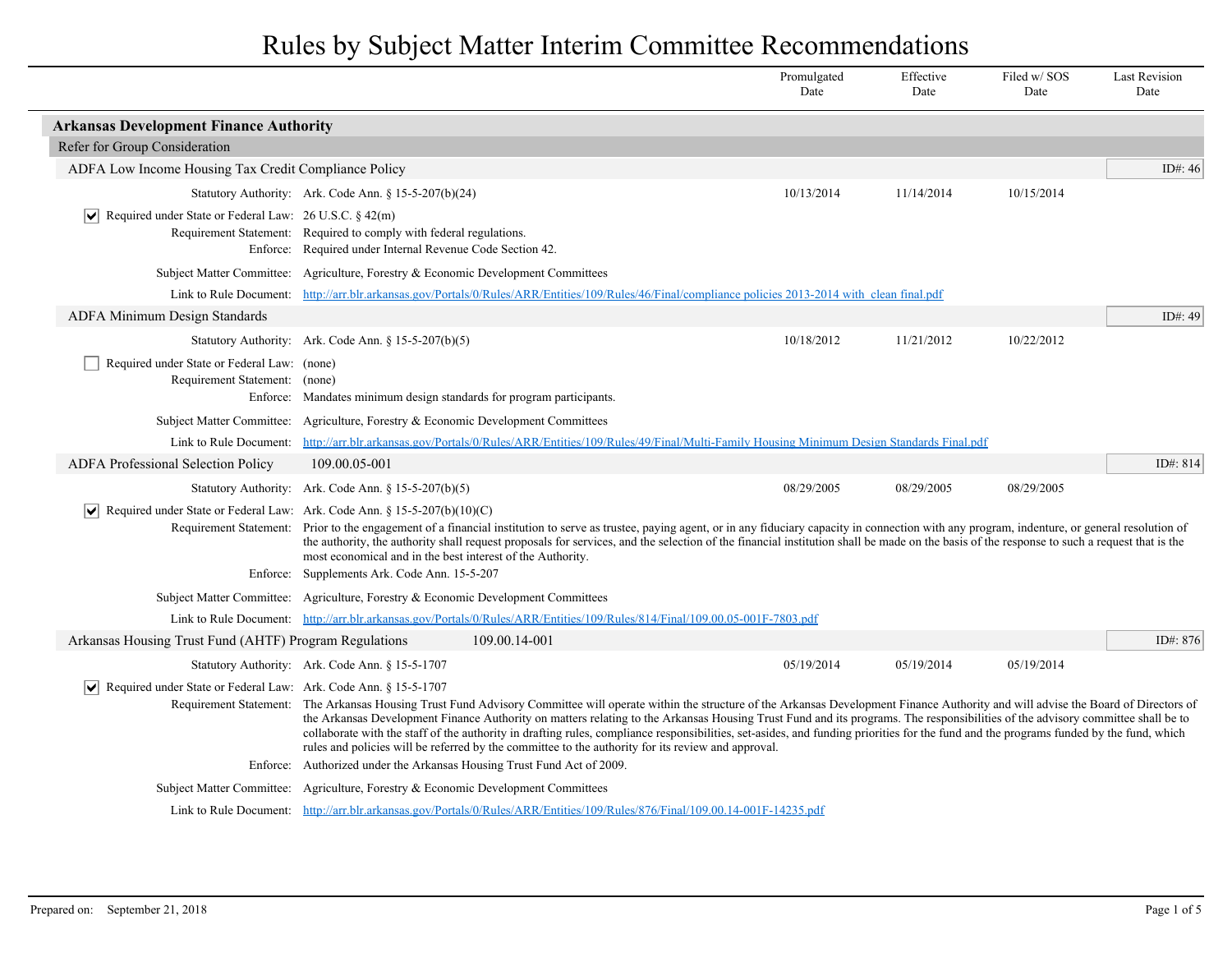|                                                                              |                                                                                                                                                                      |               | Promulgated<br>Date | Effective<br>Date | Filed w/SOS<br>Date | <b>Last Revision</b><br>Date |
|------------------------------------------------------------------------------|----------------------------------------------------------------------------------------------------------------------------------------------------------------------|---------------|---------------------|-------------------|---------------------|------------------------------|
| Arkansas Housing Trust Fund Policy                                           |                                                                                                                                                                      |               |                     |                   |                     | ID#: $48$                    |
|                                                                              | Statutory Authority: Ark. Code Ann. § 15-5-1707                                                                                                                      |               | 05/16/2014          | 06/18/2014        | 05/19/2014          |                              |
| Required under State or Federal Law: (none)<br>Requirement Statement: (none) | Enforce: Program still active.                                                                                                                                       |               |                     |                   |                     |                              |
|                                                                              | Subject Matter Committee: Agriculture, Forestry & Economic Development Committees                                                                                    |               |                     |                   |                     |                              |
|                                                                              | Link to Rule Document: http://arr.blr.arkansas.gov/Portals/0/Rules/ARR/Entities/109/Rules/48/Final/ARKANSAS HOUSING TRUST FUND Program Regulations - FINAL @ 2.5.pdf |               |                     |                   |                     |                              |
| Community Development Block Grant (CDBG) Disaster Program                    |                                                                                                                                                                      | 109.04.10-001 |                     |                   |                     | ID#: 854                     |
|                                                                              | Statutory Authority: Ark. Code Ann. $\S 15-5-207(b)(16)$                                                                                                             |               | 03/02/2010          | 03/02/2010        | 03/02/2010          |                              |
| $ \mathbf{v} $ Required under State or Federal Law: 24 C.F.R. Part 570       | Requirement Statement: Required to comply with federal regulations.<br>Enforce: Program is still active.                                                             |               |                     |                   |                     |                              |
|                                                                              | Subject Matter Committee: Agriculture, Forestry & Economic Development Committees                                                                                    |               |                     |                   |                     |                              |
|                                                                              | Link to Rule Document: http://arr.blr.arkansas.gov/Portals/0/Rules/ARR/Entities/109/Rules/854/Final/109.04.10-001F-10654.pdf                                         |               |                     |                   |                     |                              |
| Criminal Background Check Policy                                             | 109.00.05-002                                                                                                                                                        |               |                     |                   |                     | ID#: 820                     |
|                                                                              | Statutory Authority: Ark. Code Ann. § 15-5-207(b)(5)                                                                                                                 |               | 08/30/2005          | 08/30/2005        | 08/30/2005          |                              |
| Required under State or Federal Law: (none)<br>Requirement Statement:        | (none)<br>Enforce: Permissible under Act 2173 of 2005.                                                                                                               |               |                     |                   |                     |                              |
|                                                                              | Subject Matter Committee: Agriculture, Forestry & Economic Development Committees                                                                                    |               |                     |                   |                     |                              |
|                                                                              | Link to Rule Document: http://arr.blr.arkansas.gov/Portals/0/Rules/ARR/Entities/109/Rules/820/Final/109.00.05-002F-7796.pdf                                          |               |                     |                   |                     |                              |
| Development Finance Loan Policy                                              | 109.00.03-001                                                                                                                                                        |               |                     |                   |                     | ID#: 801                     |
|                                                                              | Statutory Authority: Ark. Code Ann. § 15-5-207(b)(12)(A)                                                                                                             |               | 10/23/2003          | 11/01/2003        | 10/23/2003          |                              |
| Required under State or Federal Law: (none)<br>Requirement Statement: (none) | Enforce: Program is still active.                                                                                                                                    |               |                     |                   |                     |                              |
|                                                                              | Subject Matter Committee: Agriculture, Forestry & Economic Development Committees                                                                                    |               |                     |                   |                     |                              |
|                                                                              | Link to Rule Document: http://arr.blr.arkansas.gov/Portals/0/Rules/ARR/Entities/109/Rules/801/Final/109.00.03-001F.pdf                                               |               |                     |                   |                     |                              |
| Disadvantaged Business Enterprise Contractor Loan Program (DBE Program)      |                                                                                                                                                                      | 109.01.08-001 |                     |                   |                     | ID#: 835                     |
|                                                                              | Statutory Authority: Ark. Code Ann. § 15-5-207(b)(5)                                                                                                                 |               | 05/29/2008          | 05/29/2008        | 05/29/2008          |                              |
| Required under State or Federal Law: (none)<br>Requirement Statement: (none) | Enforce: Promulgated pursuant to Act 623 of 1989.                                                                                                                    |               |                     |                   |                     |                              |
|                                                                              | Subject Matter Committee: Agriculture, Forestry & Economic Development Committees                                                                                    |               |                     |                   |                     |                              |
|                                                                              | Link to Rule Document: http://arr.blr.arkansas.gov/Portals/0/Rules/ARR/Entities/109/Rules/835/Final/109.01.08-001F-9752.pdf                                          |               |                     |                   |                     |                              |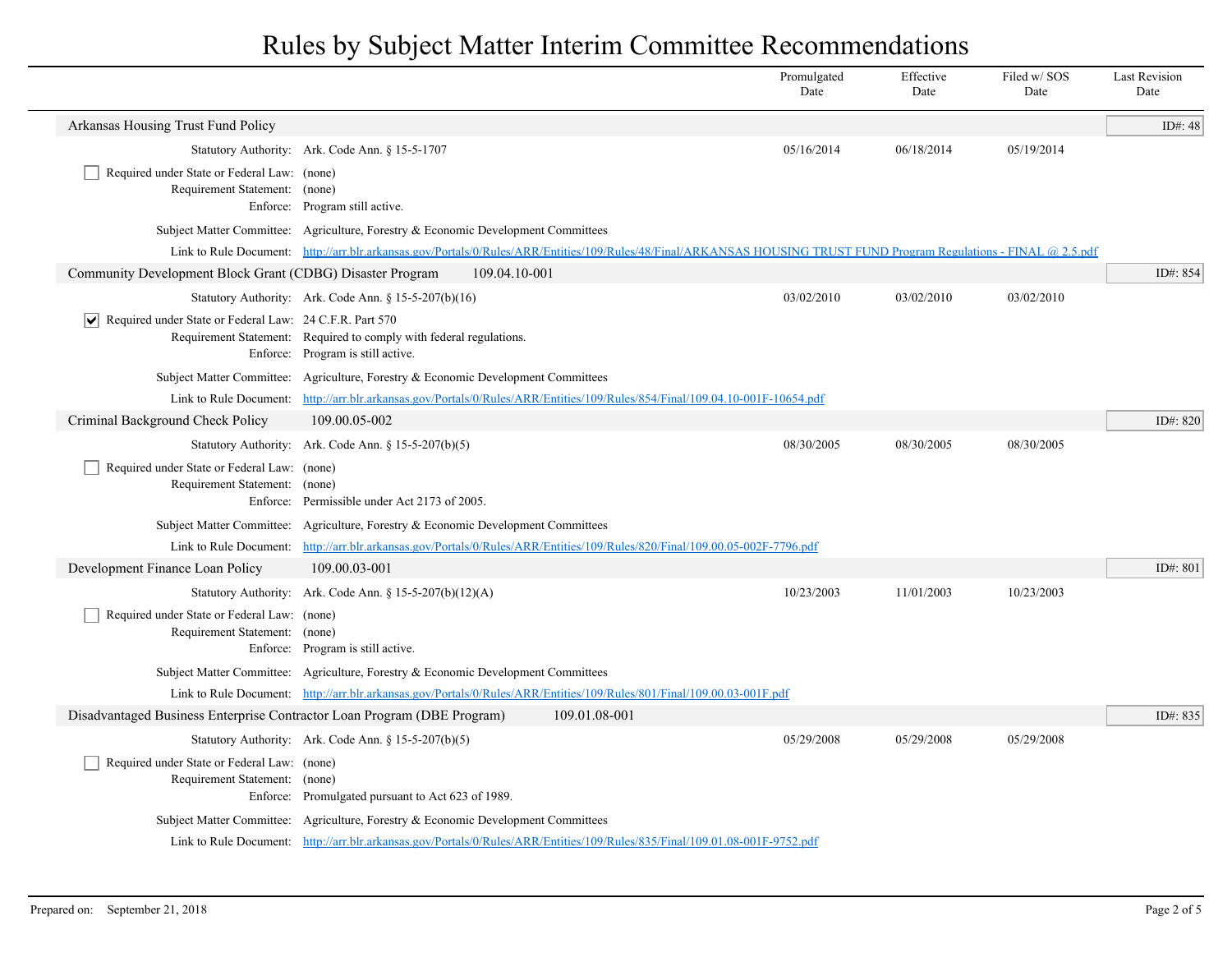|                                                                               |                                                                                                                                                                                                                                                                                                                                                                                                                                                                                                                                                                                                                                                                                                                                                                                                                                                                                                                                                                                                                                                                                      | Promulgated<br>Date | Effective<br>Date | Filed w/SOS<br>Date | <b>Last Revision</b><br>Date |  |
|-------------------------------------------------------------------------------|--------------------------------------------------------------------------------------------------------------------------------------------------------------------------------------------------------------------------------------------------------------------------------------------------------------------------------------------------------------------------------------------------------------------------------------------------------------------------------------------------------------------------------------------------------------------------------------------------------------------------------------------------------------------------------------------------------------------------------------------------------------------------------------------------------------------------------------------------------------------------------------------------------------------------------------------------------------------------------------------------------------------------------------------------------------------------------------|---------------------|-------------------|---------------------|------------------------------|--|
| Farm Mediation Regulations 109.03.94-001                                      |                                                                                                                                                                                                                                                                                                                                                                                                                                                                                                                                                                                                                                                                                                                                                                                                                                                                                                                                                                                                                                                                                      |                     |                   |                     | ID#: 783                     |  |
|                                                                               | Statutory Authority: Ark. Code Ann. § 15-5-207(b)(16)                                                                                                                                                                                                                                                                                                                                                                                                                                                                                                                                                                                                                                                                                                                                                                                                                                                                                                                                                                                                                                | 04/20/1994          | 04/20/1994        | 04/20/1994          |                              |  |
| Required under State or Federal Law: (none)                                   |                                                                                                                                                                                                                                                                                                                                                                                                                                                                                                                                                                                                                                                                                                                                                                                                                                                                                                                                                                                                                                                                                      |                     |                   |                     |                              |  |
| Requirement Statement: (none)                                                 | Enforce: Regulates the Farm Mediation Program.                                                                                                                                                                                                                                                                                                                                                                                                                                                                                                                                                                                                                                                                                                                                                                                                                                                                                                                                                                                                                                       |                     |                   |                     |                              |  |
|                                                                               | Subject Matter Committee: Agriculture, Forestry & Economic Development Committees                                                                                                                                                                                                                                                                                                                                                                                                                                                                                                                                                                                                                                                                                                                                                                                                                                                                                                                                                                                                    |                     |                   |                     |                              |  |
|                                                                               | Link to Rule Document: http://arr.blr.arkansas.gov/Portals/0/Rules/ARR/Entities/109/Rules/783/Final/AFMP - Farmer Creditor Mediation Program Rules and Regulations 03201990.pdf                                                                                                                                                                                                                                                                                                                                                                                                                                                                                                                                                                                                                                                                                                                                                                                                                                                                                                      |                     |                   |                     |                              |  |
|                                                                               | Finance Adjustment Factor (FAF) / Below Market Interest Rate (BMIR) Program Policies                                                                                                                                                                                                                                                                                                                                                                                                                                                                                                                                                                                                                                                                                                                                                                                                                                                                                                                                                                                                 | 109.04.11-004       |                   |                     | ID#: 867                     |  |
|                                                                               | Statutory Authority: Ark. Code Ann. § 15-5-207(b)(12)(A)                                                                                                                                                                                                                                                                                                                                                                                                                                                                                                                                                                                                                                                                                                                                                                                                                                                                                                                                                                                                                             | 10/24/2011          | 10/24/2011        | 10/24/2011          |                              |  |
| Required under State or Federal Law: (none)<br>Requirement Statement: (none)  | Enforce: Program still active.                                                                                                                                                                                                                                                                                                                                                                                                                                                                                                                                                                                                                                                                                                                                                                                                                                                                                                                                                                                                                                                       |                     |                   |                     |                              |  |
|                                                                               | Subject Matter Committee: Agriculture, Forestry & Economic Development Committees                                                                                                                                                                                                                                                                                                                                                                                                                                                                                                                                                                                                                                                                                                                                                                                                                                                                                                                                                                                                    |                     |                   |                     |                              |  |
|                                                                               | Link to Rule Document: http://arr.blr.arkansas.gov/Portals/0/Rules/ARR/Entities/109/Rules/867/Final/109.04.11-004F-12697.pdf                                                                                                                                                                                                                                                                                                                                                                                                                                                                                                                                                                                                                                                                                                                                                                                                                                                                                                                                                         |                     |                   |                     |                              |  |
| HOME Compliance Manual 109.04.13-005                                          |                                                                                                                                                                                                                                                                                                                                                                                                                                                                                                                                                                                                                                                                                                                                                                                                                                                                                                                                                                                                                                                                                      |                     |                   |                     | ID#: 875                     |  |
|                                                                               | Statutory Authority: Ark. Code Ann. § 15-5-207(b)(24)                                                                                                                                                                                                                                                                                                                                                                                                                                                                                                                                                                                                                                                                                                                                                                                                                                                                                                                                                                                                                                | 11/25/2013          | 11/25/2013        | 11/25/2013          |                              |  |
| $ \bm{\mathsf{v}} $<br>Required under State or Federal Law: 24 C.F.R. Part 92 | Requirement Statement: Required to comply with federal regulations.<br>Enforce: Required under 24 CFR Part 92.                                                                                                                                                                                                                                                                                                                                                                                                                                                                                                                                                                                                                                                                                                                                                                                                                                                                                                                                                                       |                     |                   |                     |                              |  |
|                                                                               | Subject Matter Committee: Agriculture, Forestry & Economic Development Committees                                                                                                                                                                                                                                                                                                                                                                                                                                                                                                                                                                                                                                                                                                                                                                                                                                                                                                                                                                                                    |                     |                   |                     |                              |  |
|                                                                               | Link to Rule Document: http://arr.blr.arkansas.gov/Portals/0/Rules/ARR/Entities/109/Rules/875/Final/109.04.13-005F-13864.pdf                                                                                                                                                                                                                                                                                                                                                                                                                                                                                                                                                                                                                                                                                                                                                                                                                                                                                                                                                         |                     |                   |                     |                              |  |
| HOME Operations Manual (2018)                                                 |                                                                                                                                                                                                                                                                                                                                                                                                                                                                                                                                                                                                                                                                                                                                                                                                                                                                                                                                                                                                                                                                                      |                     |                   |                     | ID#: 10695                   |  |
|                                                                               | Statutory Authority: Ark. Code Ann. 15-5-207(b)(24)                                                                                                                                                                                                                                                                                                                                                                                                                                                                                                                                                                                                                                                                                                                                                                                                                                                                                                                                                                                                                                  | 06/12/2018          | 06/12/2018        | 06/28/2018          |                              |  |
| Requirement Statement:                                                        | ↓ Required under State or Federal Law: 24 CFR Part 92<br>This part implements the HOME Investment Partnerships Act (the HOME Investment Partnerships Program). In general, under the HOME Investment Partnerships Program, HUD<br>allocates funds by formula among eligible State and local governments to strengthen public-private partnerships and to expand the supply of decent, safe, sanitary, and affordable<br>housing, with primary attention to rental housing, for very low-income and low-income families. Generally, HOME funds must be matched by nonfederal resources. State and local<br>governments that become participating jurisdictions may use HOME funds to carry out multi-year housing strategies through acquisition, rehabilitation, and new construction of<br>housing, and tenant-based rental assistance. Participating jurisdictions may provide assistance in a number of eligible forms, including loans, advances, equity investments, interest<br>subsidies and other forms of investment that HUD approves<br>Enforce: Program is still active. |                     |                   |                     |                              |  |
|                                                                               |                                                                                                                                                                                                                                                                                                                                                                                                                                                                                                                                                                                                                                                                                                                                                                                                                                                                                                                                                                                                                                                                                      |                     |                   |                     |                              |  |
|                                                                               | Subject Matter Committee: Agriculture, Forestry & Economic Development Committees<br>Link to Rule Document: http://arr.blr.arkansas.gov/Portals/0/Rules/ARR/Entities/109/Rules/10695/Final/ADFA HOME Program Operations Manual 2018.pdf                                                                                                                                                                                                                                                                                                                                                                                                                                                                                                                                                                                                                                                                                                                                                                                                                                              |                     |                   |                     |                              |  |
|                                                                               |                                                                                                                                                                                                                                                                                                                                                                                                                                                                                                                                                                                                                                                                                                                                                                                                                                                                                                                                                                                                                                                                                      |                     |                   |                     |                              |  |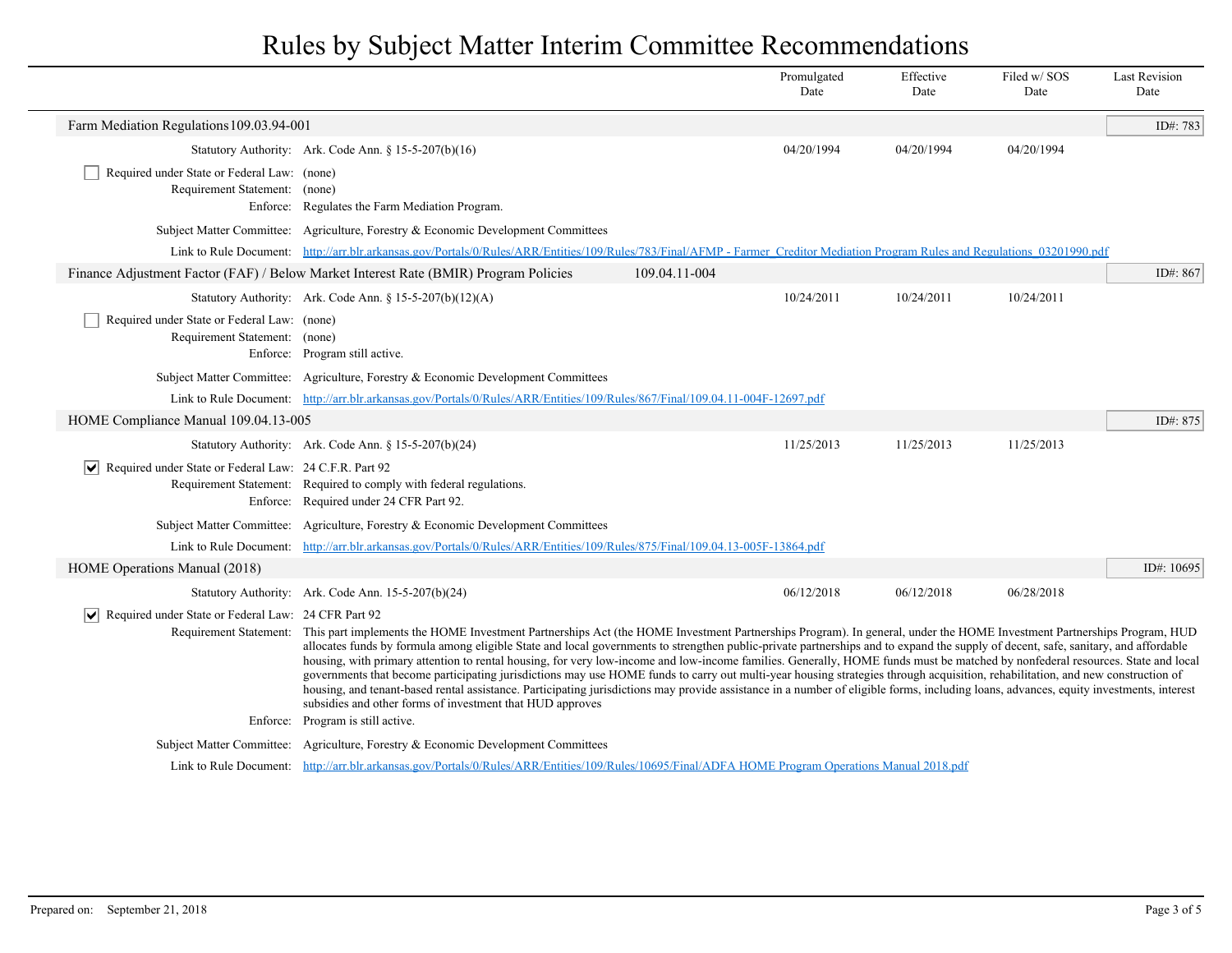|                                                                              |                                                                                                                                                                                                                                                                                                                                                                                                                                                                                                                                                        | Promulgated<br>Date                                                                                                          | Effective<br>Date | Filed w/SOS<br>Date | <b>Last Revision</b><br>Date |  |  |
|------------------------------------------------------------------------------|--------------------------------------------------------------------------------------------------------------------------------------------------------------------------------------------------------------------------------------------------------------------------------------------------------------------------------------------------------------------------------------------------------------------------------------------------------------------------------------------------------------------------------------------------------|------------------------------------------------------------------------------------------------------------------------------|-------------------|---------------------|------------------------------|--|--|
| Market Study Guidelines<br>109.04.10-007                                     |                                                                                                                                                                                                                                                                                                                                                                                                                                                                                                                                                        |                                                                                                                              |                   |                     | ID#: 860                     |  |  |
|                                                                              | Statutory Authority: Ark. Code Ann. § 15-5-207(b)(5)                                                                                                                                                                                                                                                                                                                                                                                                                                                                                                   | 10/26/2010                                                                                                                   | 10/26/2010        | 10/26/2010          |                              |  |  |
| Required under State or Federal Law: (none)<br>Requirement Statement: (none) | Enforce: Required pursuant to Internal Revenue Code Section 42 for allocating Low-Income Housing Tax Credits.                                                                                                                                                                                                                                                                                                                                                                                                                                          |                                                                                                                              |                   |                     |                              |  |  |
|                                                                              | Subject Matter Committee: Agriculture, Forestry & Economic Development Committees                                                                                                                                                                                                                                                                                                                                                                                                                                                                      |                                                                                                                              |                   |                     |                              |  |  |
|                                                                              |                                                                                                                                                                                                                                                                                                                                                                                                                                                                                                                                                        | Link to Rule Document: http://arr.blr.arkansas.gov/Portals/0/Rules/ARR/Entities/109/Rules/860/Final/109.04.10-007F-12141.pdf |                   |                     |                              |  |  |
| National Housing Trust Fund Operations Manual                                |                                                                                                                                                                                                                                                                                                                                                                                                                                                                                                                                                        |                                                                                                                              |                   |                     | ID#: 10694                   |  |  |
|                                                                              | Statutory Authority: Ark. Code Ann. 15-5-207(b)(24)                                                                                                                                                                                                                                                                                                                                                                                                                                                                                                    | 06/12/2018                                                                                                                   | 06/12/2018        | 06/28/2018          |                              |  |  |
| Required under State or Federal Law: (none)<br>Requirement Statement: (none) | Enforce: Program is still active.                                                                                                                                                                                                                                                                                                                                                                                                                                                                                                                      |                                                                                                                              |                   |                     |                              |  |  |
|                                                                              | Subject Matter Committee: Agriculture, Forestry & Economic Development Committees                                                                                                                                                                                                                                                                                                                                                                                                                                                                      |                                                                                                                              |                   |                     |                              |  |  |
|                                                                              | Link to Rule Document: http://arr.blr.arkansas.gov/Portals/0/Rules/ARR/Entities/109/Rules/10694/Final/2018 ADFA National Housing Trust Fund Operations Manual.pdf                                                                                                                                                                                                                                                                                                                                                                                      |                                                                                                                              |                   |                     |                              |  |  |
| Neighborhood Stabilization Program (NSP)                                     | 109.00.09-001                                                                                                                                                                                                                                                                                                                                                                                                                                                                                                                                          |                                                                                                                              |                   |                     | ID#: $848$                   |  |  |
|                                                                              | Statutory Authority: Ark. Code Ann. § 15-5-207(b)(24)                                                                                                                                                                                                                                                                                                                                                                                                                                                                                                  | 08/17/2009                                                                                                                   | 08/17/2009        | 08/17/2009          |                              |  |  |
|                                                                              | Required under State or Federal Law: Housing and Economic Recovery Act of 2008 (Pub.L. 110-289, 122 Stat. 2654, enacted July 30, 2008)<br>Requirement Statement: Title III of Division B of the Housing and Economic Recovery Act of 2008 enacted laws for the purpose of assisting in the redevelopment of abandoned and foreclosed homes<br>under the Emergency Assistance for Redevelopment of Abandoned and Foreclosed Homes heading, commonly referred to as the Neighborhood Stabilization Program ("NSP").<br>Enforce: Program is still active. |                                                                                                                              |                   |                     |                              |  |  |
|                                                                              | Subject Matter Committee: Agriculture, Forestry & Economic Development Committees                                                                                                                                                                                                                                                                                                                                                                                                                                                                      |                                                                                                                              |                   |                     |                              |  |  |
|                                                                              | Link to Rule Document: http://arr.blr.arkansas.gov/Portals/0/Rules/ARR/Entities/109/Rules/848/Final/109.00.09-001F-10298.pdf                                                                                                                                                                                                                                                                                                                                                                                                                           |                                                                                                                              |                   |                     |                              |  |  |
| Polices Regarding Suspension from Participation in ADFA Housing Programs     | 109.00.03-002                                                                                                                                                                                                                                                                                                                                                                                                                                                                                                                                          |                                                                                                                              |                   |                     | ID#: 809                     |  |  |
|                                                                              | Statutory Authority: Ark. Code Ann. § 15-5-207(b)(5)                                                                                                                                                                                                                                                                                                                                                                                                                                                                                                   | 01/21/2004                                                                                                                   | 01/21/2004        | 01/21/2004          |                              |  |  |
| Required under State or Federal Law: (none)<br>Requirement Statement: (none) | Enforce: Necessary for the implementation of housing policy.                                                                                                                                                                                                                                                                                                                                                                                                                                                                                           |                                                                                                                              |                   |                     |                              |  |  |
|                                                                              | Subject Matter Committee: Agriculture, Forestry & Economic Development Committees                                                                                                                                                                                                                                                                                                                                                                                                                                                                      |                                                                                                                              |                   |                     |                              |  |  |
|                                                                              | Link to Rule Document: http://arr.blr.arkansas.gov/Portals/0/Rules/ARR/Entities/109/Rules/809/Final/109.00.03-002F.pdf                                                                                                                                                                                                                                                                                                                                                                                                                                 |                                                                                                                              |                   |                     |                              |  |  |
| Private Activity Volume Cap Rules and Regulations                            | 109.04.03-003                                                                                                                                                                                                                                                                                                                                                                                                                                                                                                                                          |                                                                                                                              |                   |                     | ID#: 800                     |  |  |
|                                                                              | Statutory Authority: Ark. Code Ann. § 15-5-207(b)(32)                                                                                                                                                                                                                                                                                                                                                                                                                                                                                                  | 04/07/2003                                                                                                                   | 04/07/2003        | 04/07/2003          |                              |  |  |
| Required under State or Federal Law: (none)<br>Requirement Statement: (none) | Enforce: Most current version of Private Activity Volume Cap Rules and Regulations.                                                                                                                                                                                                                                                                                                                                                                                                                                                                    |                                                                                                                              |                   |                     |                              |  |  |
|                                                                              | Subject Matter Committee: Agriculture, Forestry & Economic Development Committees                                                                                                                                                                                                                                                                                                                                                                                                                                                                      |                                                                                                                              |                   |                     |                              |  |  |
|                                                                              | Link to Rule Document: http://arr.blr.arkansas.gov/Portals/0/Rules/ARR/Entities/109/Rules/800/Final/109.04.03-003F.pdf                                                                                                                                                                                                                                                                                                                                                                                                                                 |                                                                                                                              |                   |                     |                              |  |  |